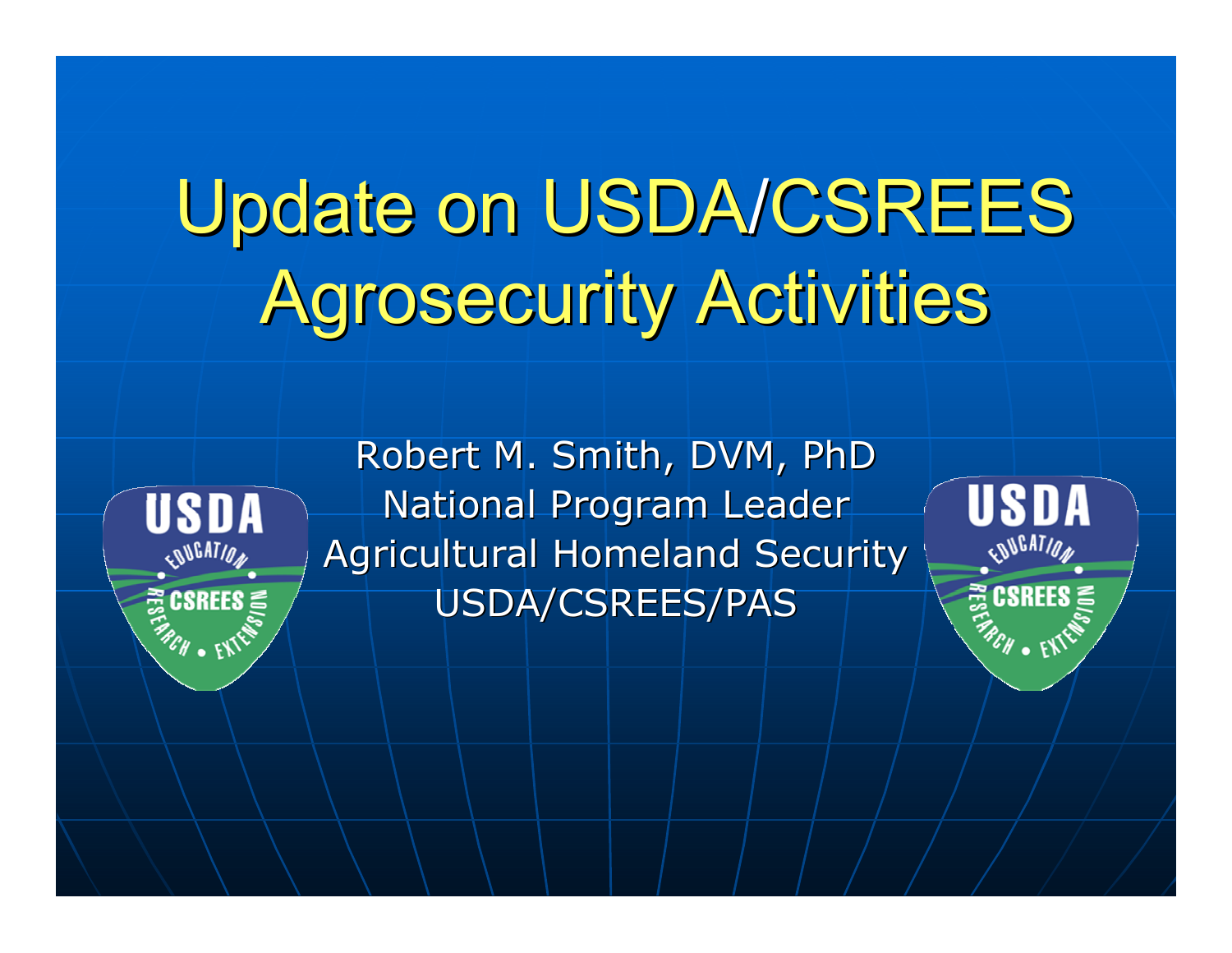#### Agricultural Homeland Security

**u USDA's Office of Homeland Security** • Located with the Deputy Secretary • www.usda.gov/homelandsecurity T. **Agricultural Research Service** kana.<br>Kabupatèn Kabupatèn Kabupatèn Kabupatèn Kabupatèn Kabupatèn Kabupatèn Kabupatèn Kabupatèn Kabupatèn Kabupatèn **Food Safety Inspection Service**  $\blacksquare$  Animal & Plant Health Inspection Service T. **Example rative State Research,** Education, and Extension Service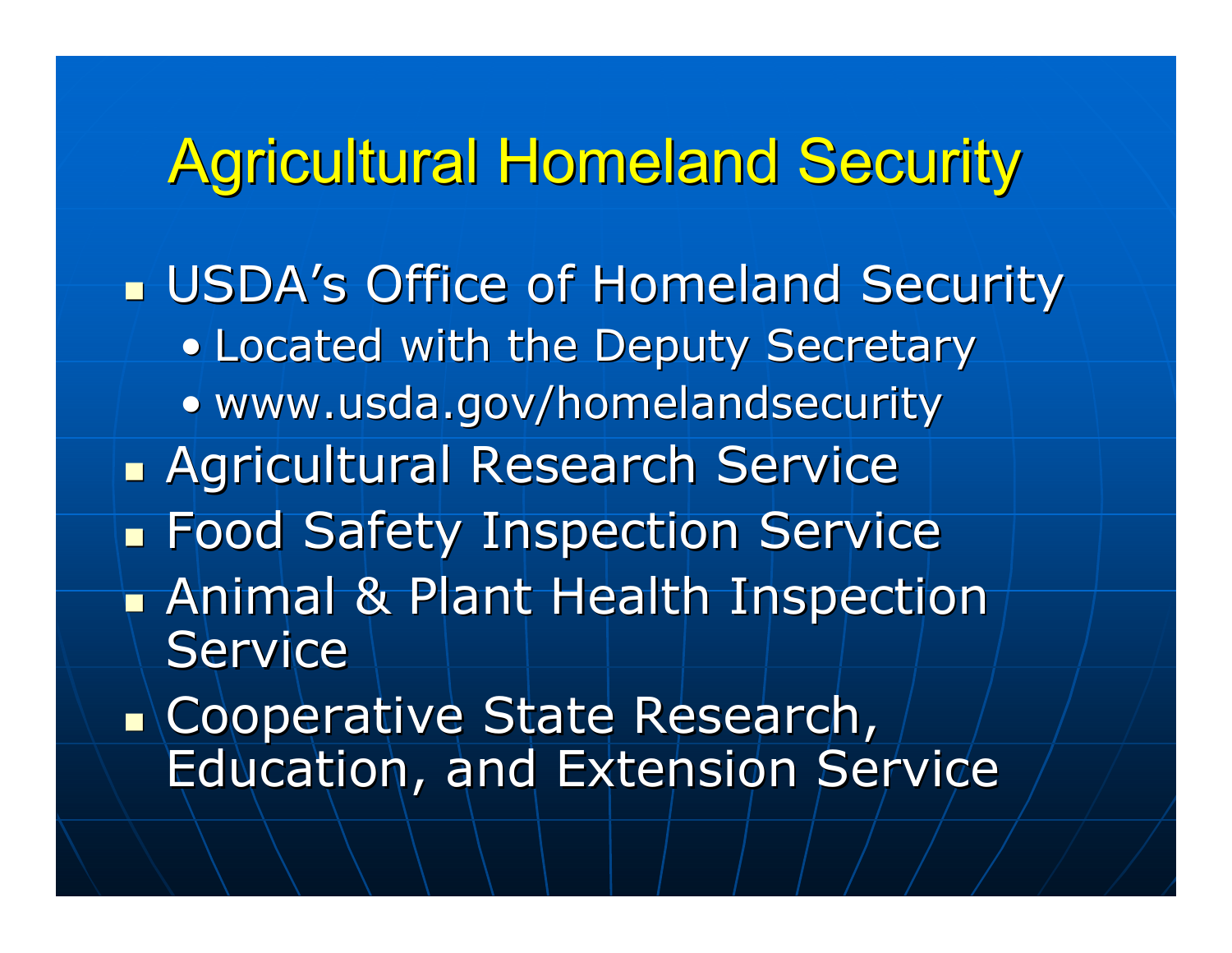## National Animal and Plant Diagnostic Laboratory Network Diagnostic Laboratory Network

**Overall Objective:** 

To establish a functional national network To establish a functional national network of existing diagnostic laboratories to rapidly and accurately detect and report pathogens of national interest

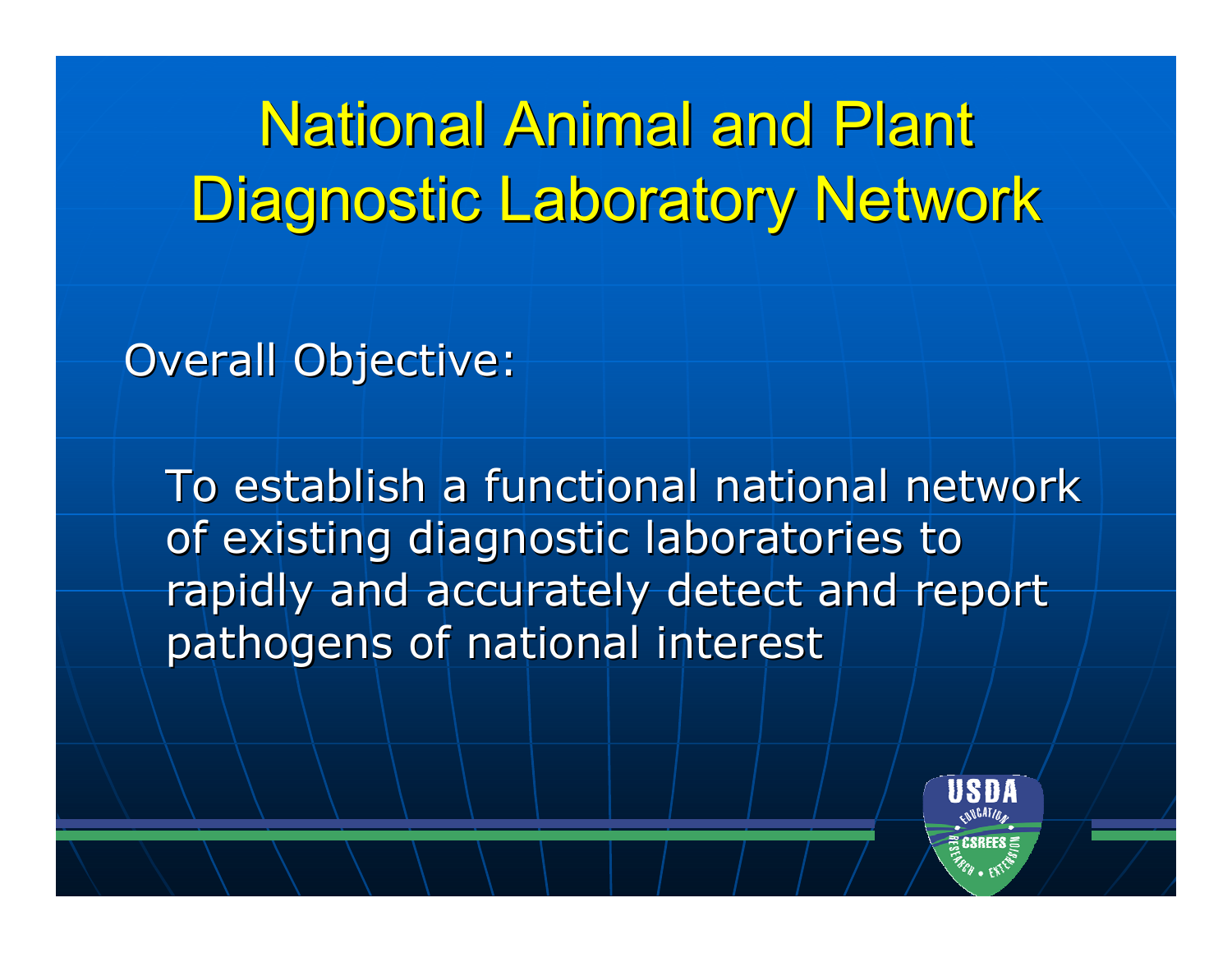#### **High Priority Agents (USDA)**

- 9 **Highly Pathogenic Avian Influenza**
- 9 **Exotic Newcastle Disease**
- 9 **Classical Swine Fever (Hog Cholera)**
- 9 **African Swine Fever**
- 9 **Foot and Mouth Disease**
- 9 **Rinderpest**
- 9 **Lumpy Skin Disease**
- $\checkmark$ **Contagious Bovine Pleuropneumonia**

**Ultimate goal – Deploy rapid, molecular based assays for detection of foreign animal disease and other agents of biosecurity concern**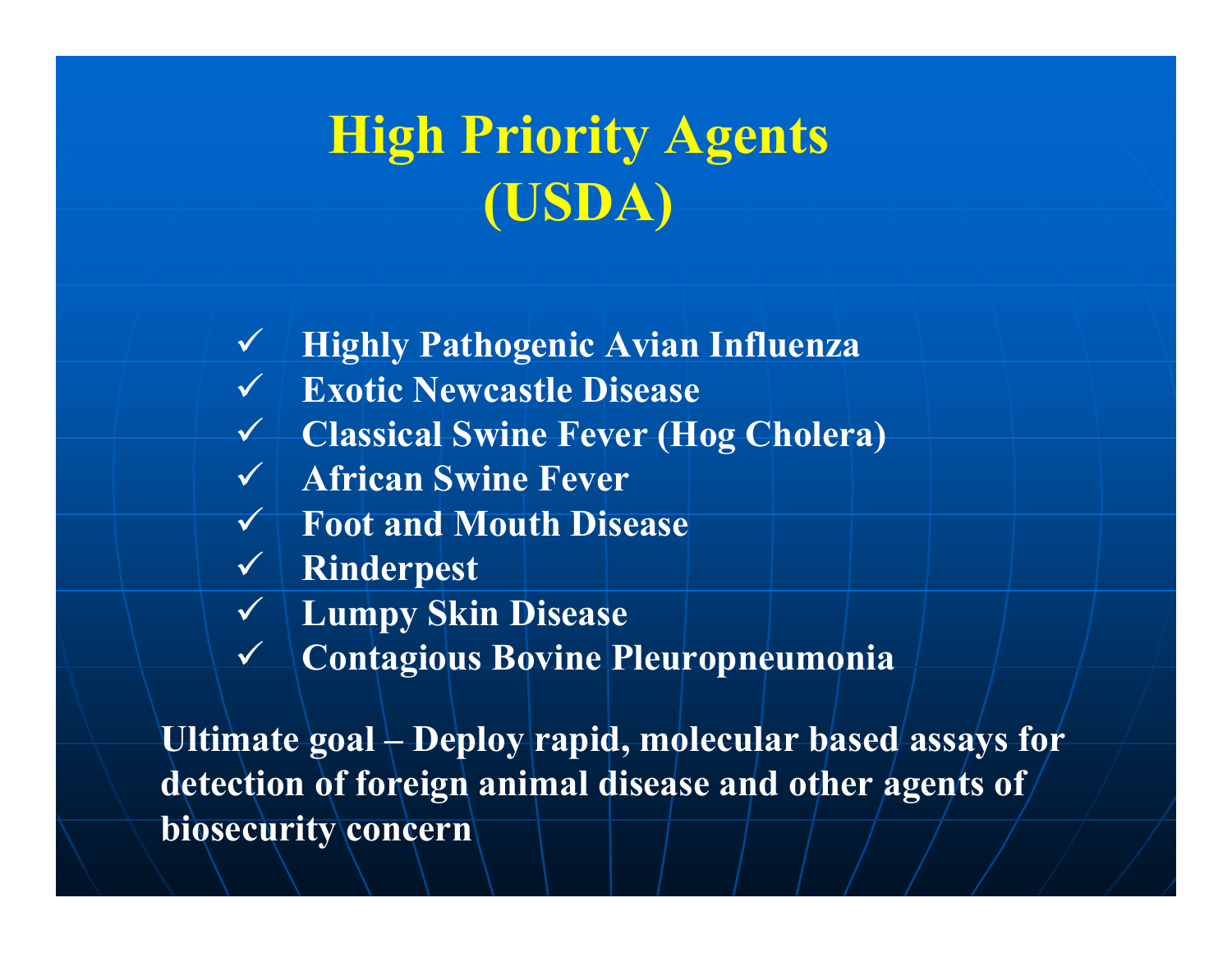



 **13 Locations 13 Locations 5 - Core Labs Core Labs 7 -- Satellite Labs 1 –- Sub-contract Lab**

 **6 Locations 6 Locations 5 - Regional Regional Labs 1 –Support Lab**

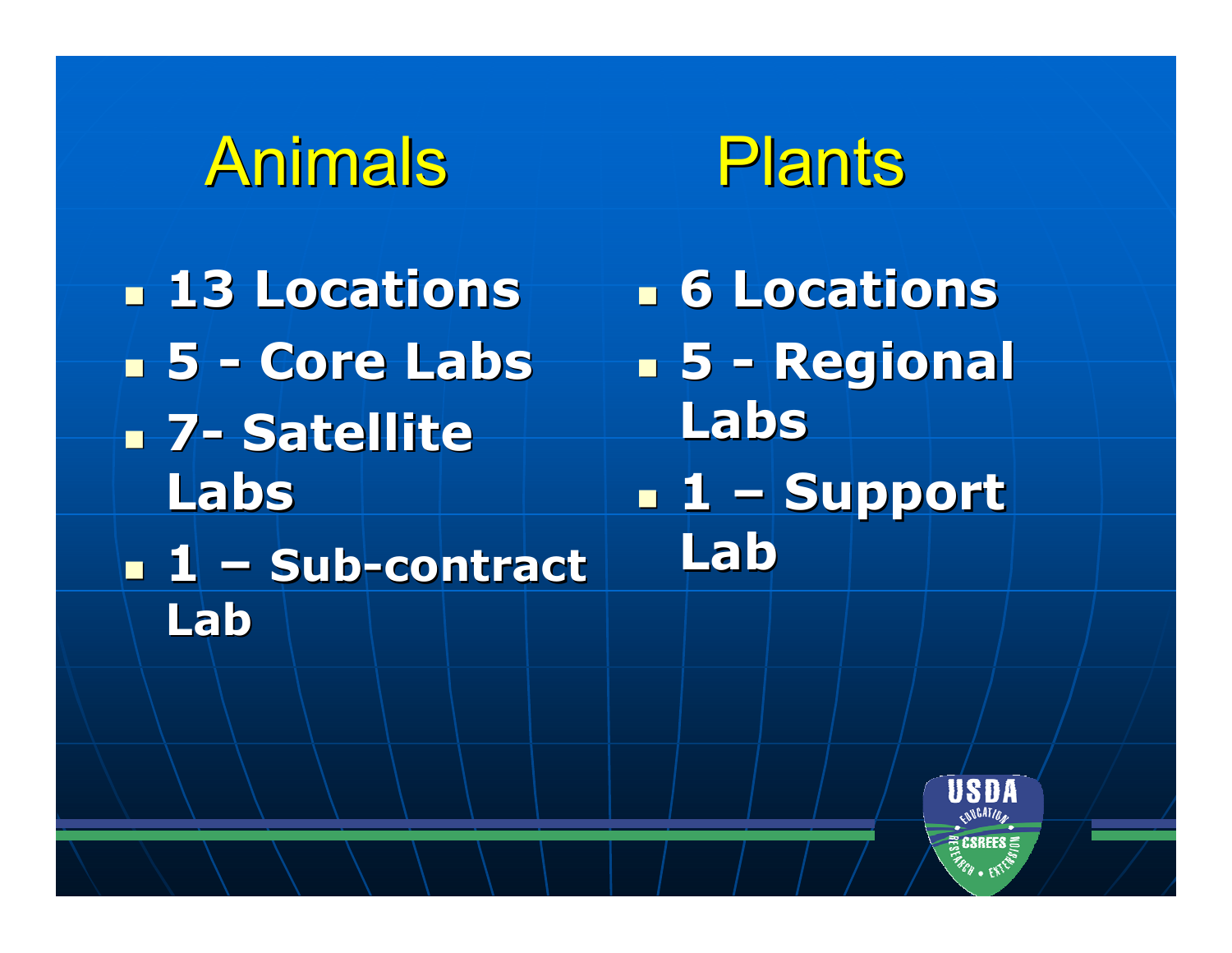#### **The potential of the nation's diagnostic resources**

 $\bullet$  Alaska

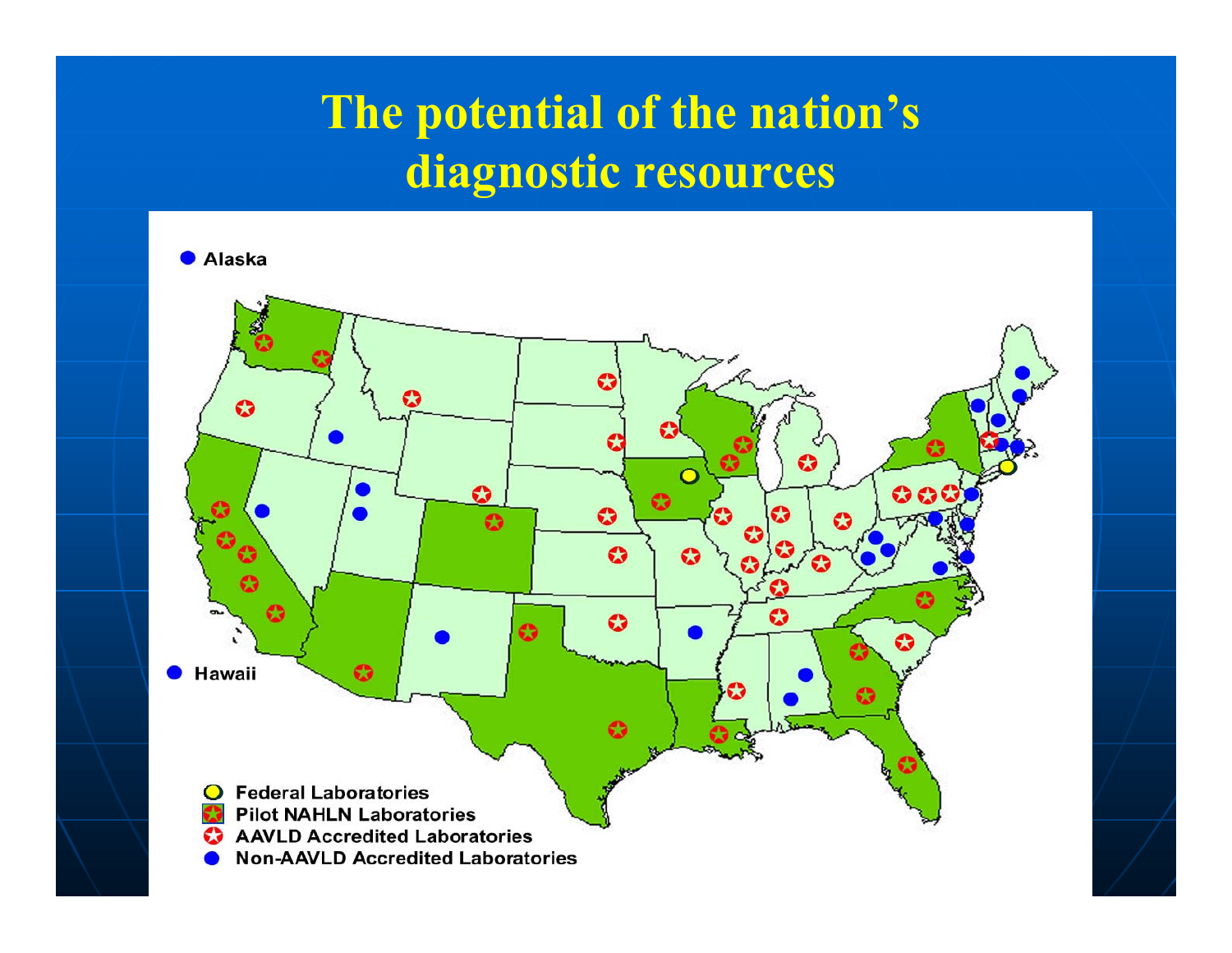#### **National Animal Health Laboratory Network National Animal Health Laboratory Network**

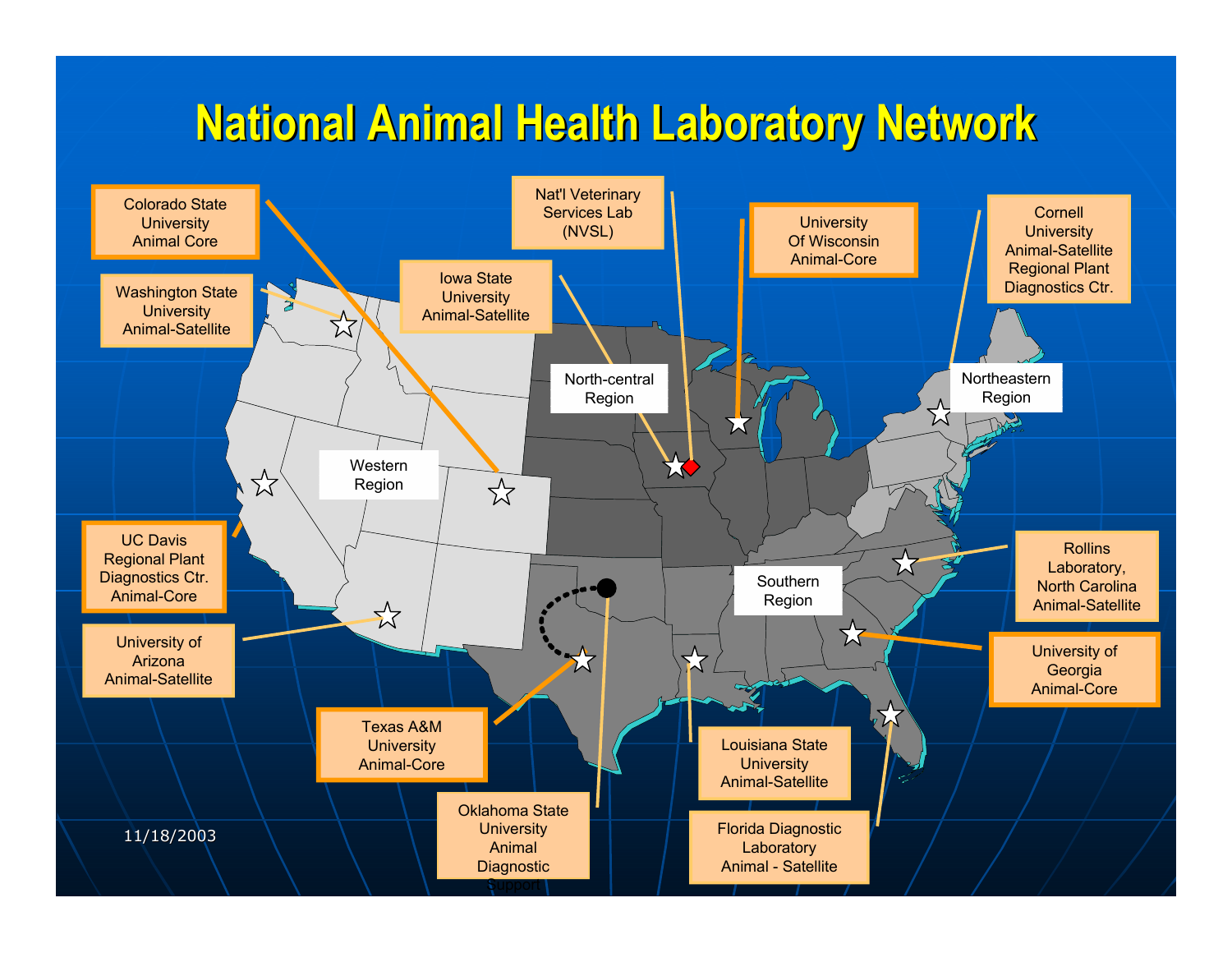#### **National Plant Diagnostic Laboratory Network National Plant Diagnostic Laboratory Network**

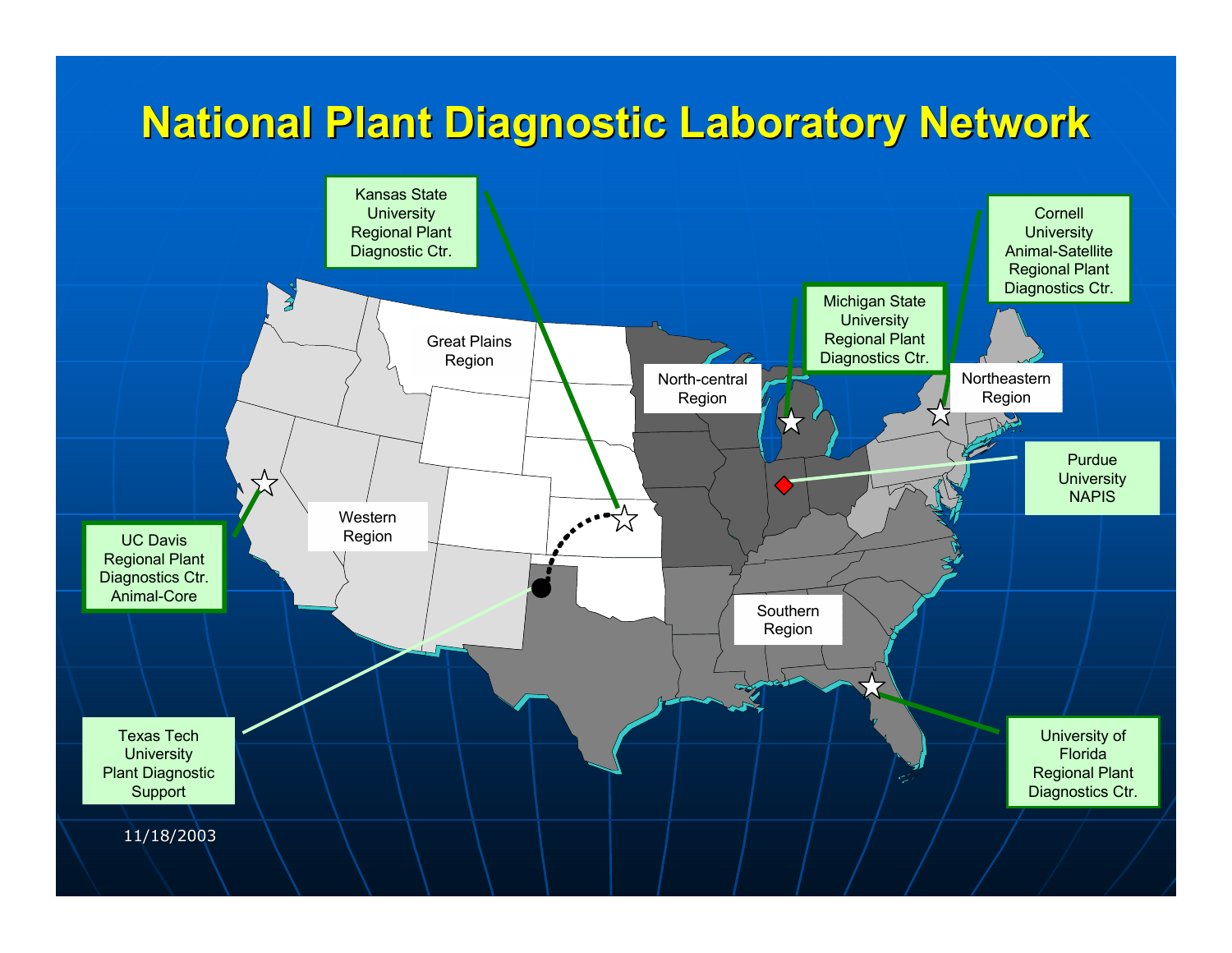#### **National Animal & Plant Diagnostic Laboratory Networks**



Animal Network **Property Plant Network** Q Information Center **Research Container Plant Diagnostic Region** 

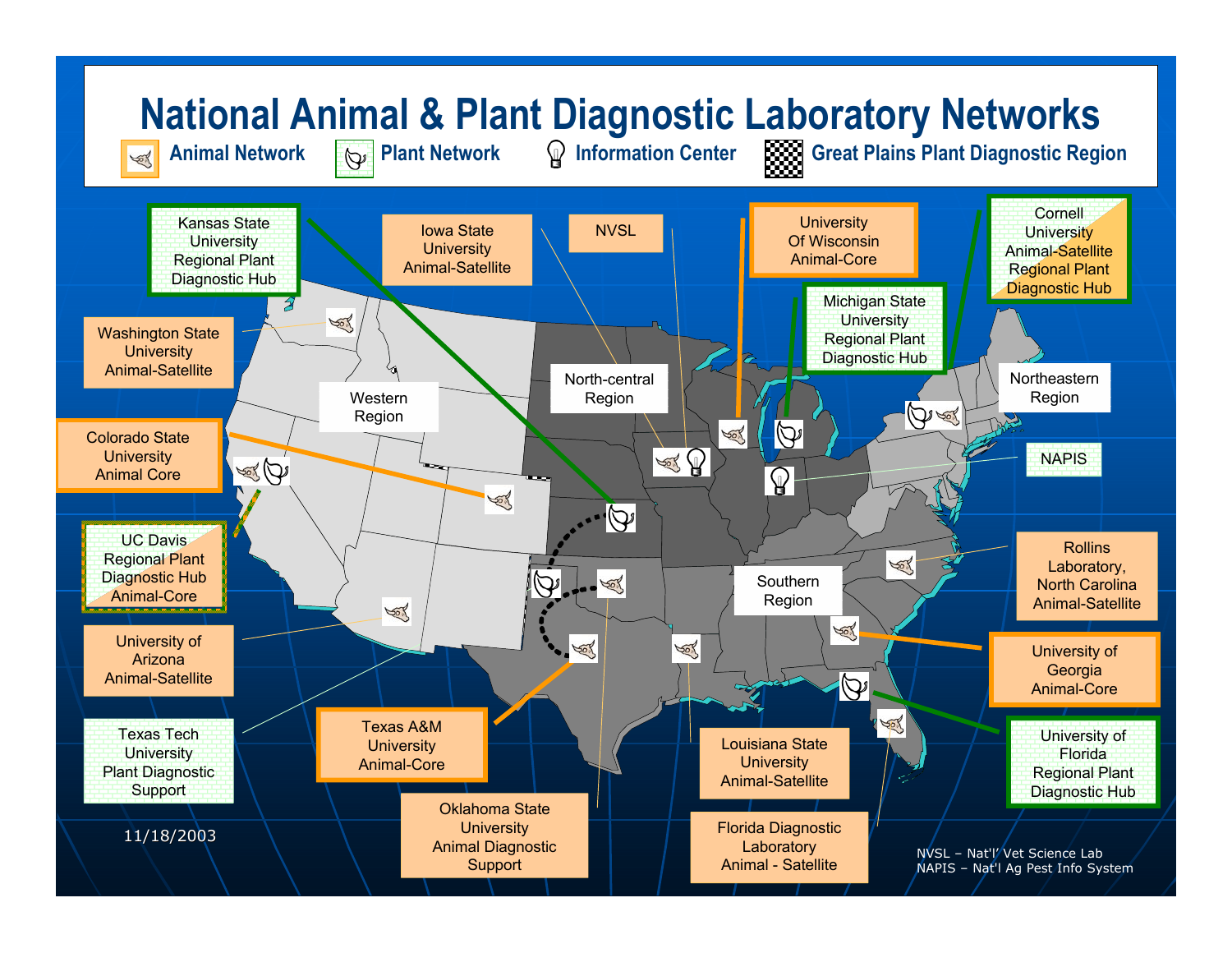**Objectives for Animal** Diagnostic Laboratories **Train personnel** h. **Expand standardized rapid/sensitive** testing capabilities k. **Examprove BSL-3 capability** T. **Assure quality standards and Assure quality standards and** proficiency testing T.  $\blacksquare$  Improve communications to share data

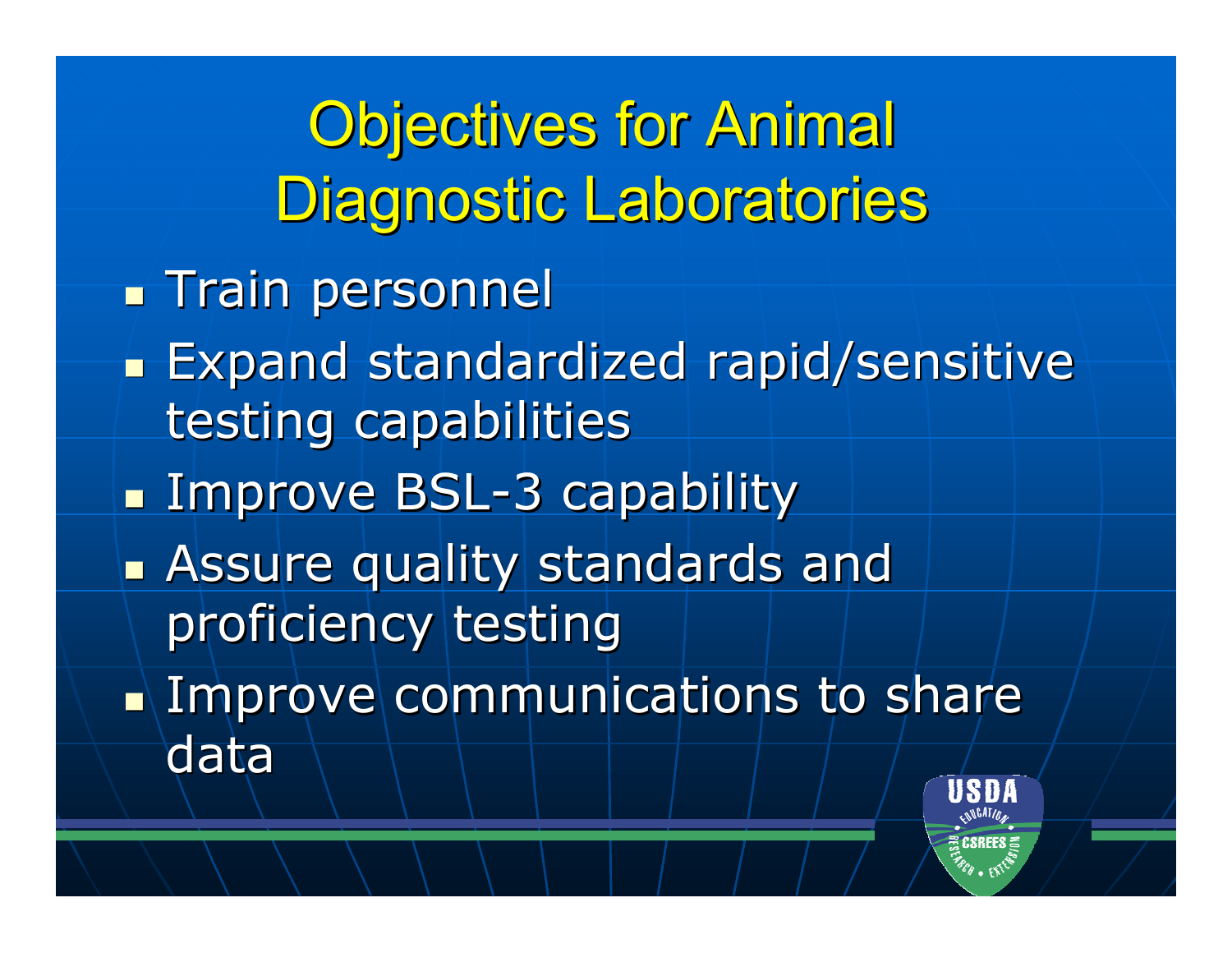## Objectives for the 5 Regional Plant Diagnostic Centers

- **EXCOORDINATE COORDINATE:** Coordinate activities with stakeholders within regions and across the country
- $\overline{\phantom{a}}$ **Example 1** Coordinate regional detection and diagnostic resources
- **Establish national standard operating** procedures for diagnostics, sampling and<br>reporting
- **Provide inter-regional communication**
- $\blacksquare$  Create a national database for monitoring disease and pest outbreaks

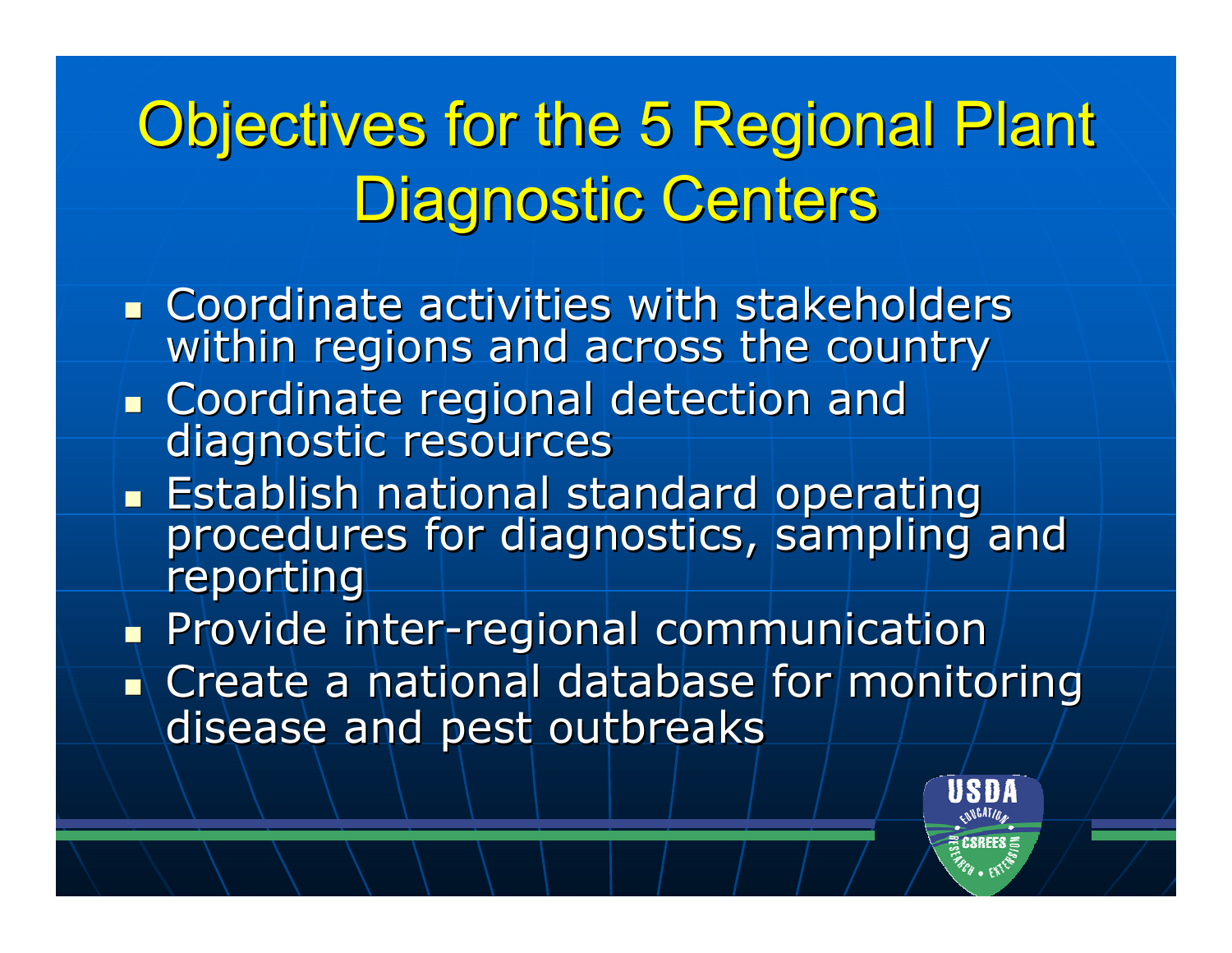## **Coordinating Communications**

- **Diagnostic Laboratories State Governments E** Federal Government • USDA: APHIS, ARS, CSREES, FSIS • FDA $\bullet$  HHS (CDC and the LRN)
	- Others

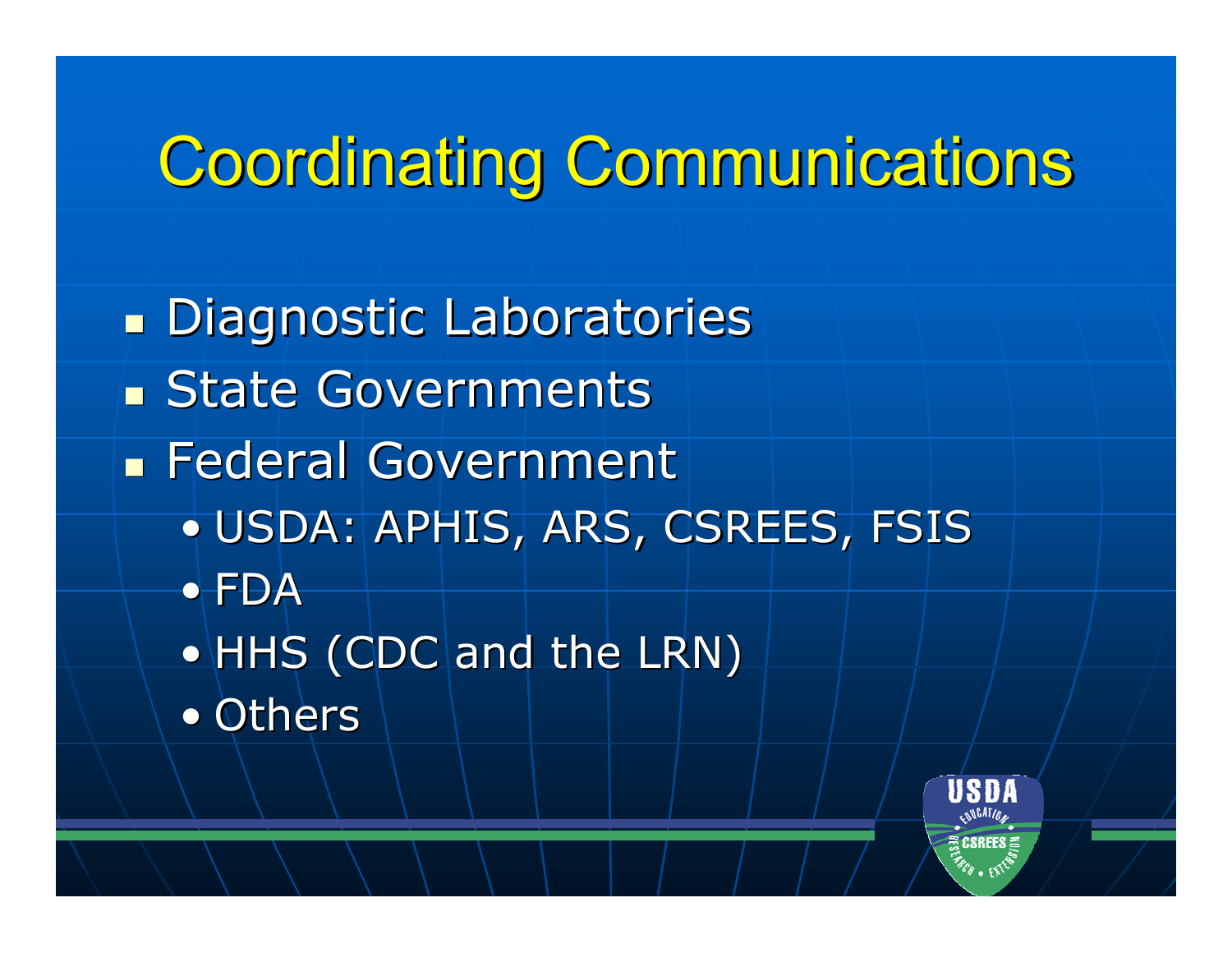#### Future

 $\blacksquare$  Maintain the current network h. **Expand communication capabilities Increase the number of laboratories** within the Network T. **Expand diagnostic capabilities** 

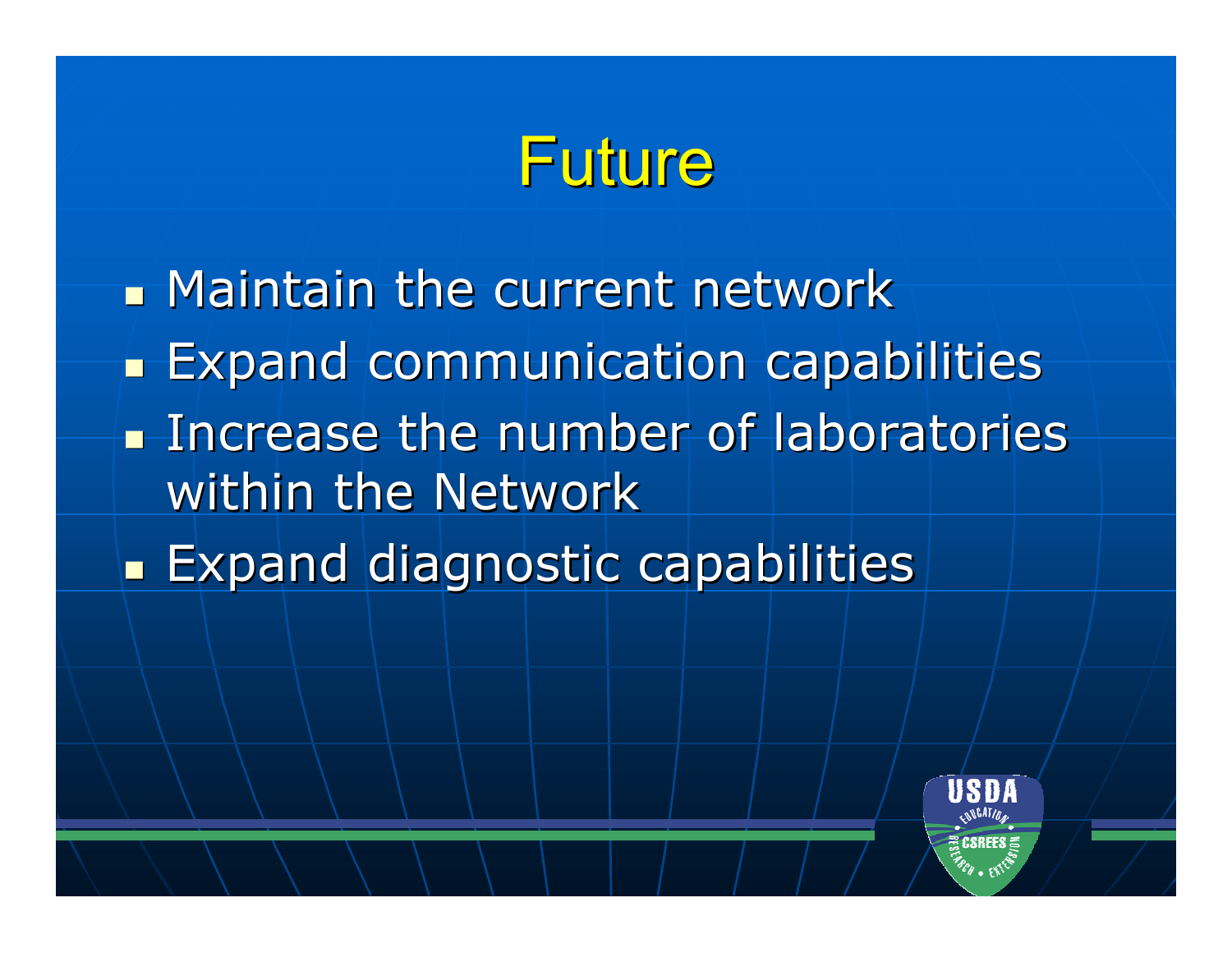## Future

**Incorporate extension network** l. **Enhance toxicological capabilities** Build in flexibility to work with different samples (food, human, etc.) **Enhance surveillance Enhance**  $\bullet$  Become more "user friendly" • Cost-share with producer • Become more accessible to producer

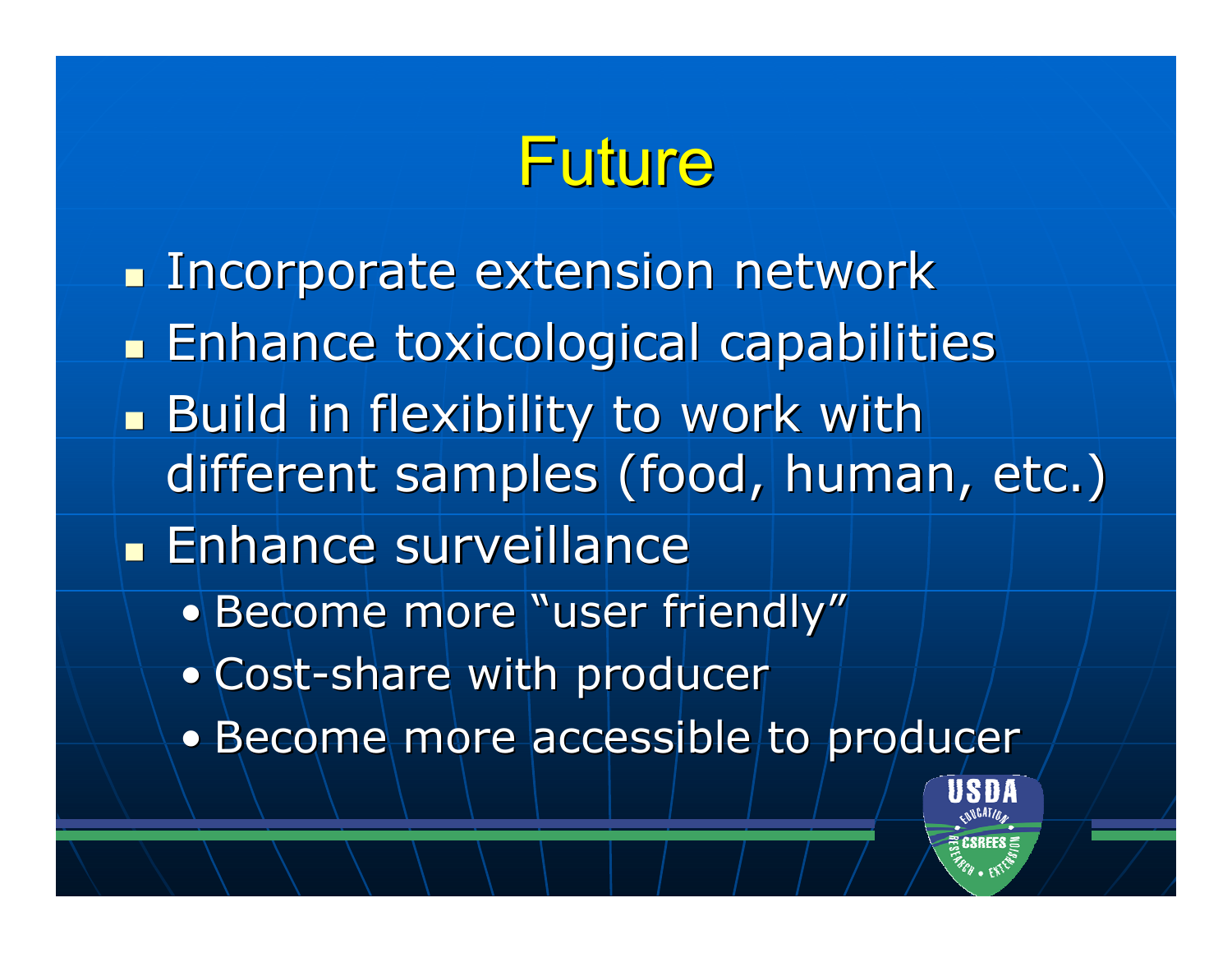#### **National Research Initiative (NRI): National Research Initiative (NRI):**

#### $\bullet$  FY2003 Appropriation = ~\$166 million FY2003 Appropriation = ~\$166 million  $TFY2002$  Appropriation = ~\$120 million



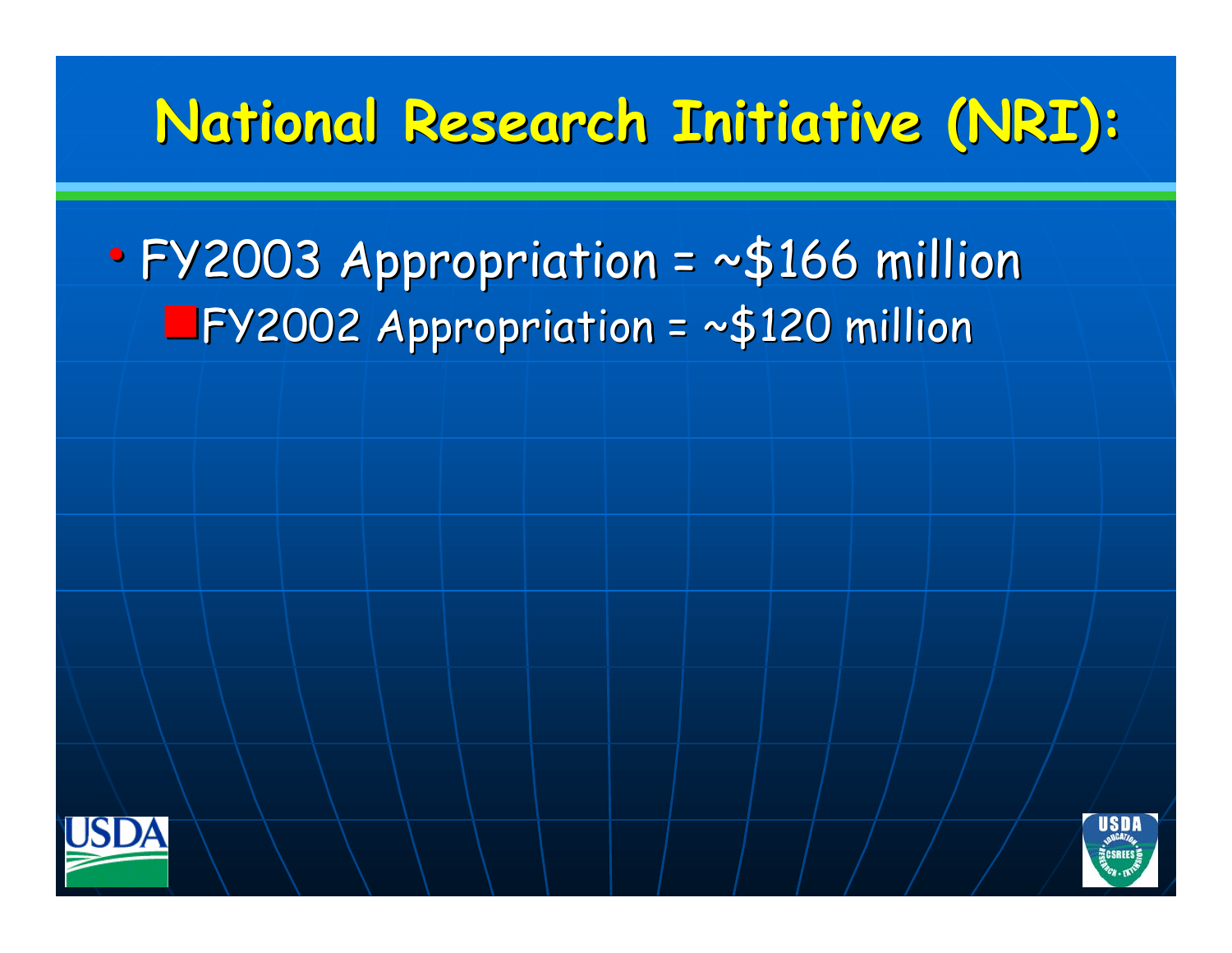#### **National Research Initiative (NRI): National Research Initiative (NRI):**

• FY2003 NRI Integrated Program RFA: Letters of intent were received: June 30, 2003 Proposals were received: July 30, 2003 **\_Panel Review of Proposals: Oct-Dec, 2003**  $\blacksquare$ ~\$30 million. Priority given to: • Integrate agricultural research, extension and education projects; or  $\bigcap$  $\diamond$  Multistate, multi-institutional, or multidisciplinary projects



www.reeusda.gov "funding opportunities" www.reeusda.gov/nri

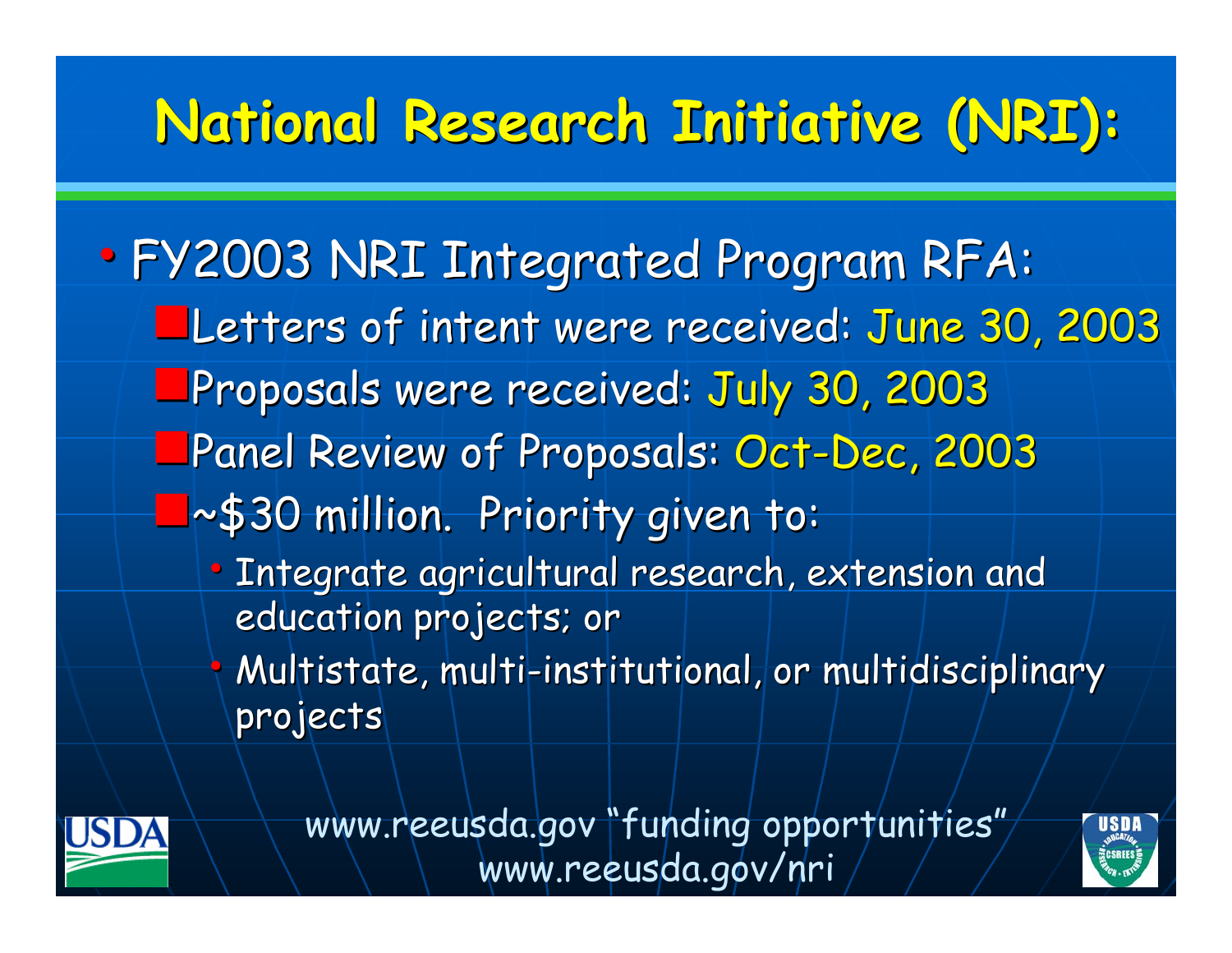## **FY2003 NRI Integrated Programs: FY2003 NRI Integrated Programs:**

 $\bullet$ • Functional Genomics (\$8 million)  $\bullet$ • Air Quality (\$5 million)  $\bullet$ • Human Nutrition & Obesity (\$8 million)  $\bullet$ • Animal & Plant Biosecurity (\$7.5 million) • National Training Program for Agricultural Homeland Security (\$0.5 million) Plant pathogens and plant pests Coordinated with APHIS & USDA plant disease diagnostic network



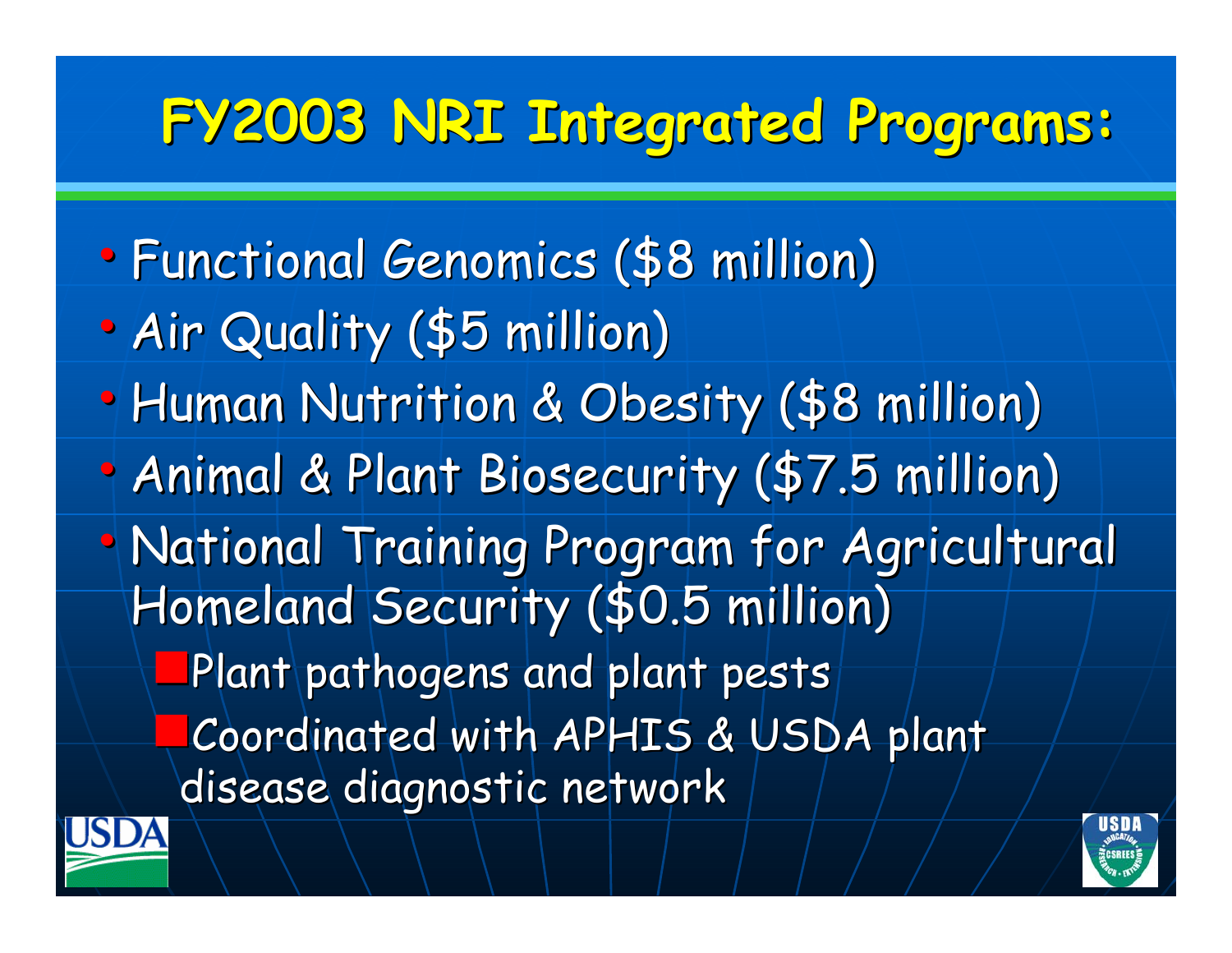## **FY2003 NRI Integrated Programs: FY2003 NRI Integrated Programs:**

 $\bullet$ • Animal Biosecurity (\$4 million)  $\blacksquare$  Awards up to \$4 million • Avian Influenza (Fowl Plague) virus • Johne's Disease (*Mycobacterium avium*) • PRRS Virus (Porcine Reproductive Respiratory Syndrome)  $\bullet$ • Plant Biosecurity (\$3.5 million) **Early detection, diagnosis and monitoring for** plant pathogens/pests



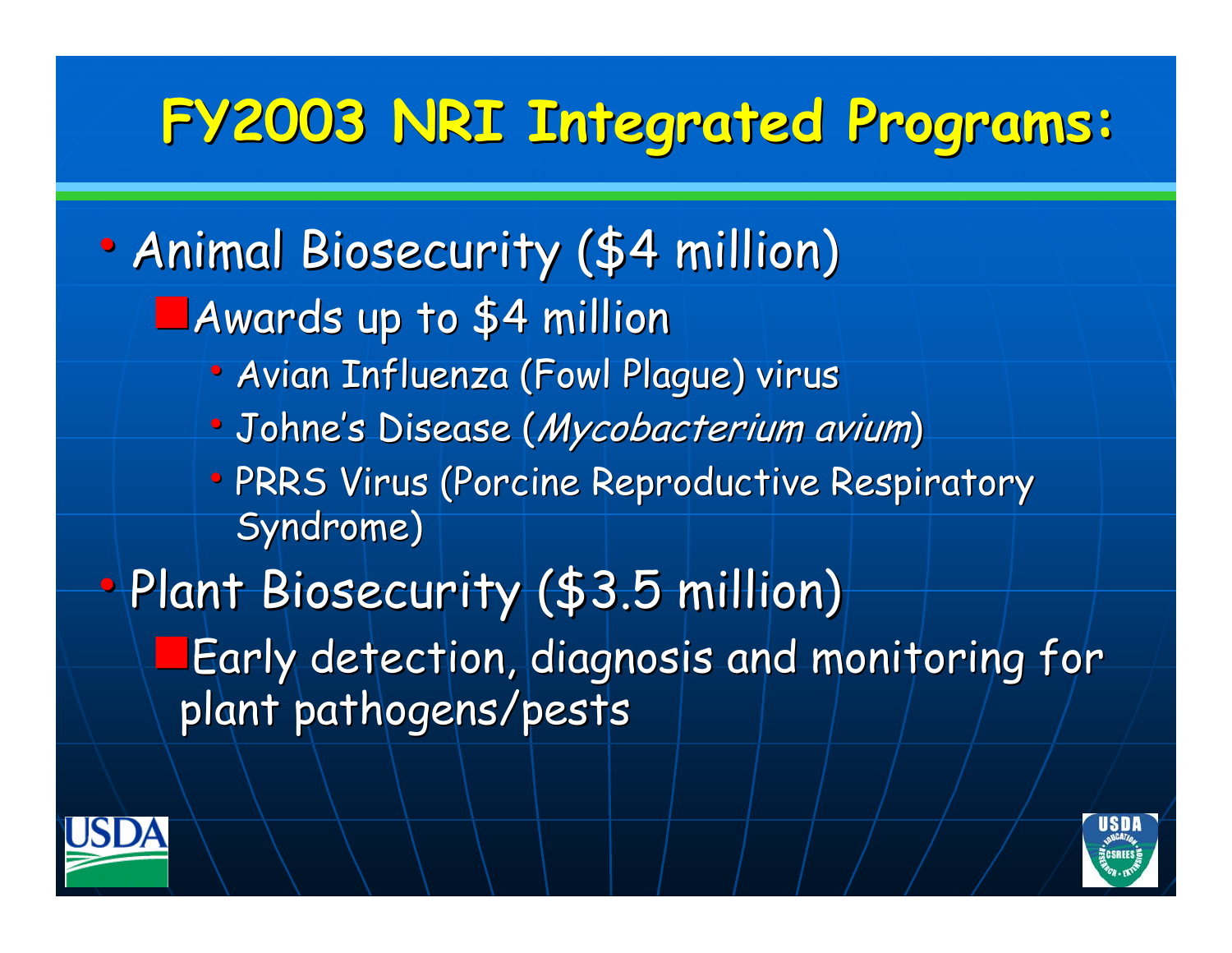### **FY2003 NRI Integrated Programs: FY2003 NRI Integrated Programs:**

• Eligibility: **Federal research agencies National laboratories** Colleges or universities or a research Colleges or universities or a research foundation maintained by a college or university Private research organization with an established & demonstrated capacity/to perform research or technology transfer State agricultural experiment stations



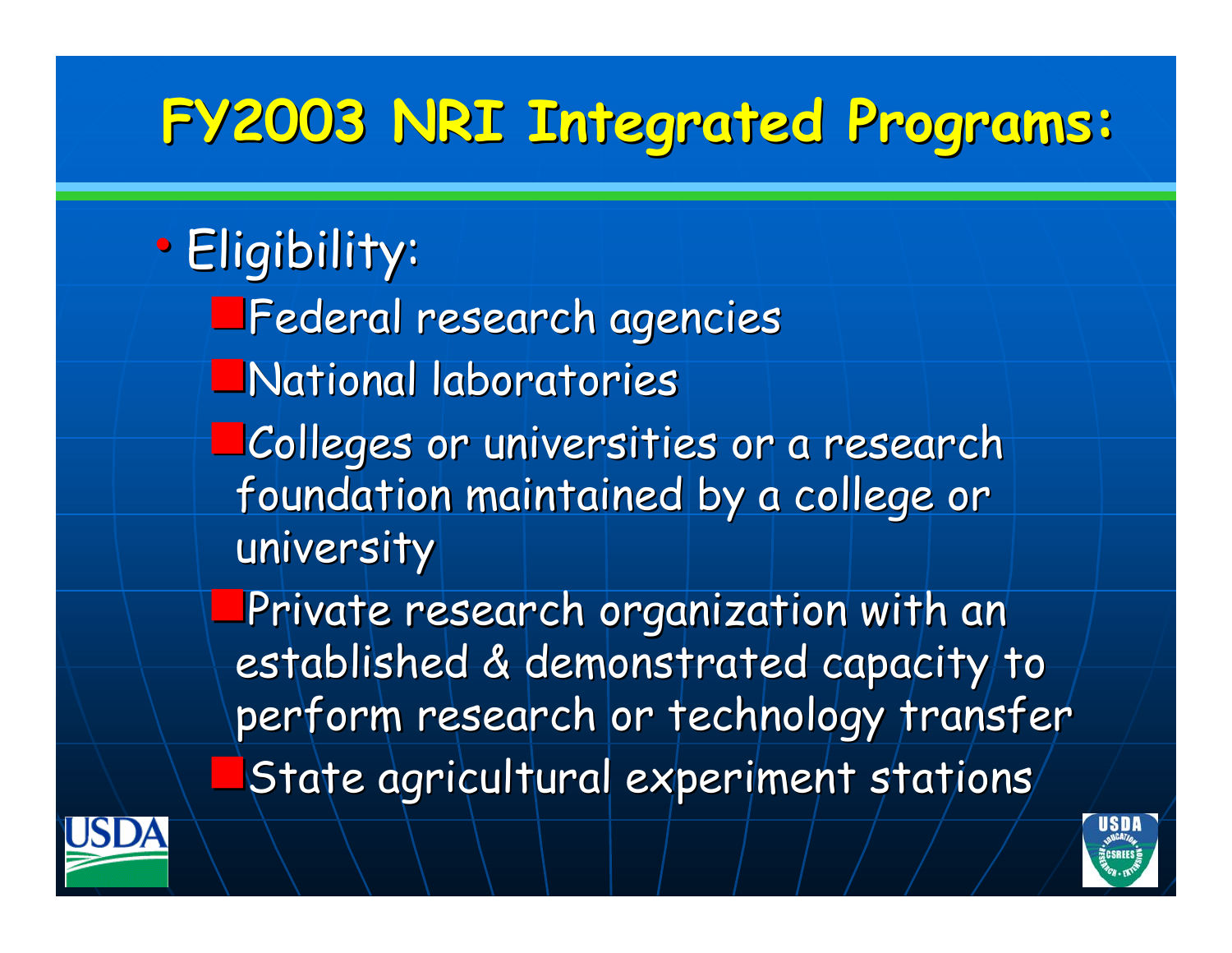#### **Criteria To Be Used In The Review Of Criteria To Be Used In The Review Of Protocols Protocols**

• Relevance –Relevance – to critical emerging agricultural<br>and rural issues. Stakeholder input.

• Merit –Merit – on scientific, extension, or<br>educational uniqueness, clarity of<br>objectives, feasibility, and probability of success.

• Quality –Quality – of individuals, institution,<br>partnerships and collaborative efforts,<br>administration and oversight of project,<br>and planned dissemination of information.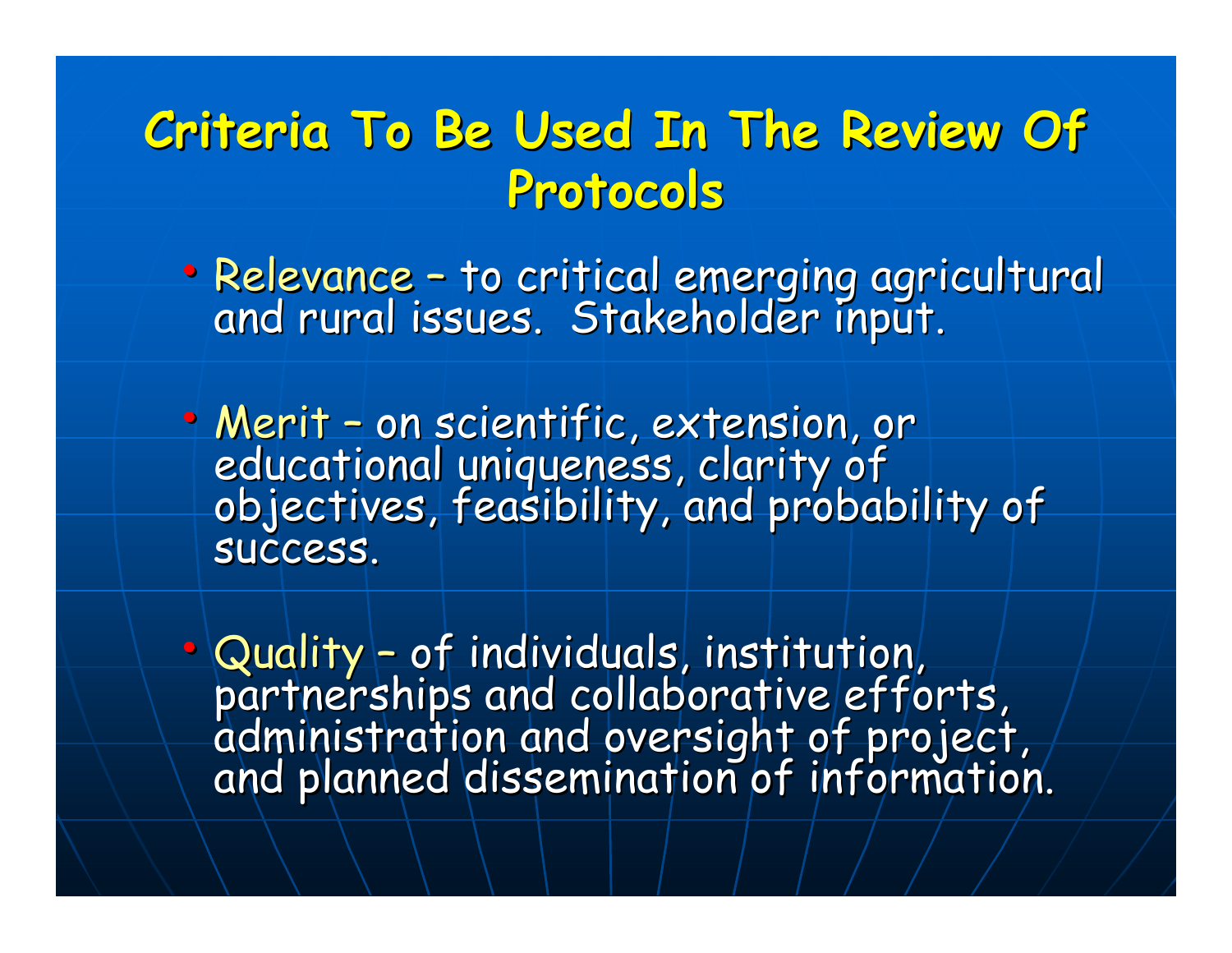#### **The Critical Role of Extension and The Critical Role of Extension and EDEN**

• Collaborators for integrated projects – contributing relevance, merit and quality

 $\bullet$ 

- Educating first detectors & responders  $$  local, regional, and state (citizens, agencies, and organizations)
- Helping to Build Disaster Resilient Communities – providing disaster management education
- Consequence Management between Federal & State agencies and the local communities.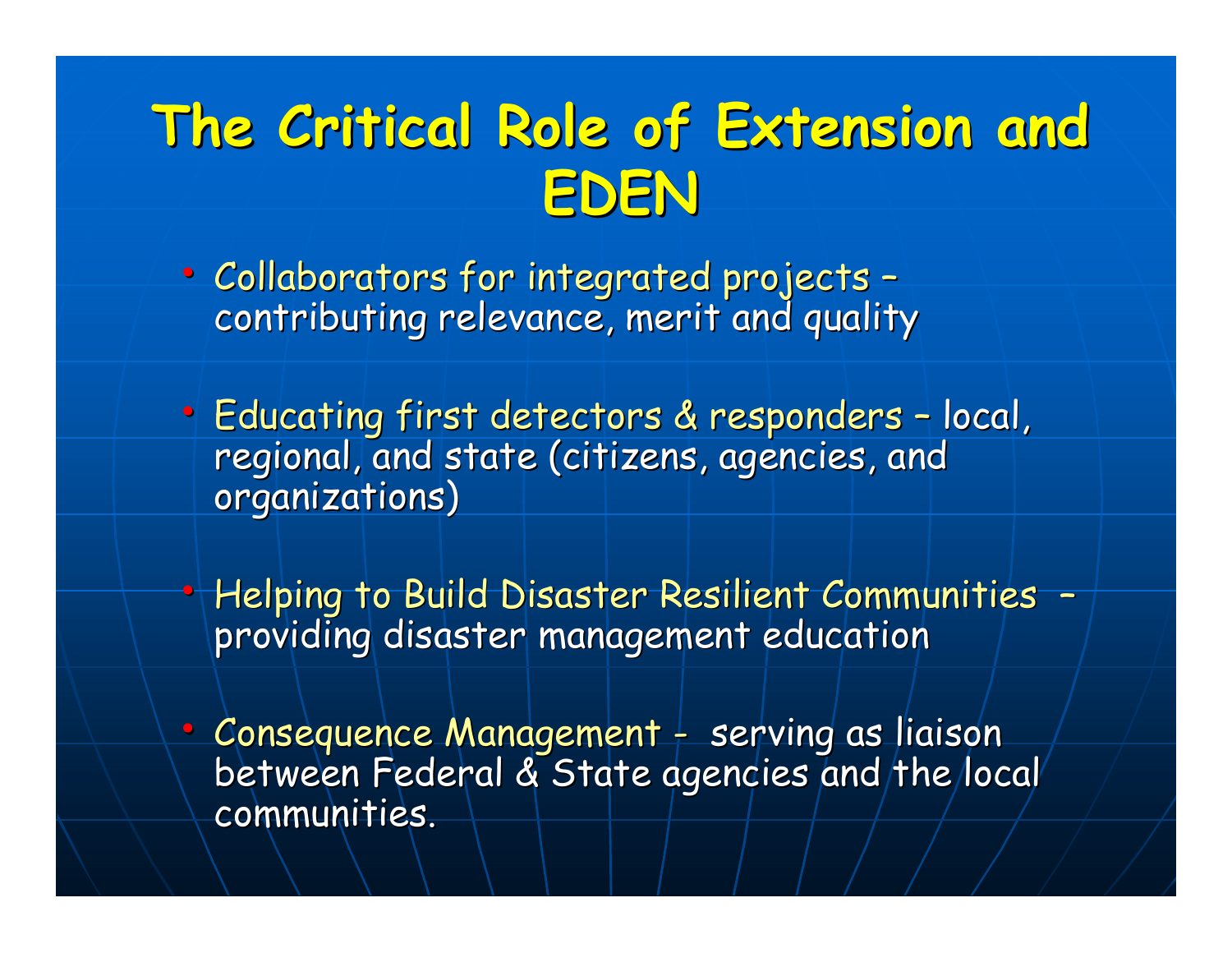#### **Mechanisms and Tools for Training Mechanisms and Tools for Training**

• Training-the-Trainer • Center for Food Security & Public Health • National Assoc. of County Ag Agents •NPDN, NAHLN, NRI, and other initiatives • EDEN Web-site • Plant Management Network www.plantmanagementnetwork.org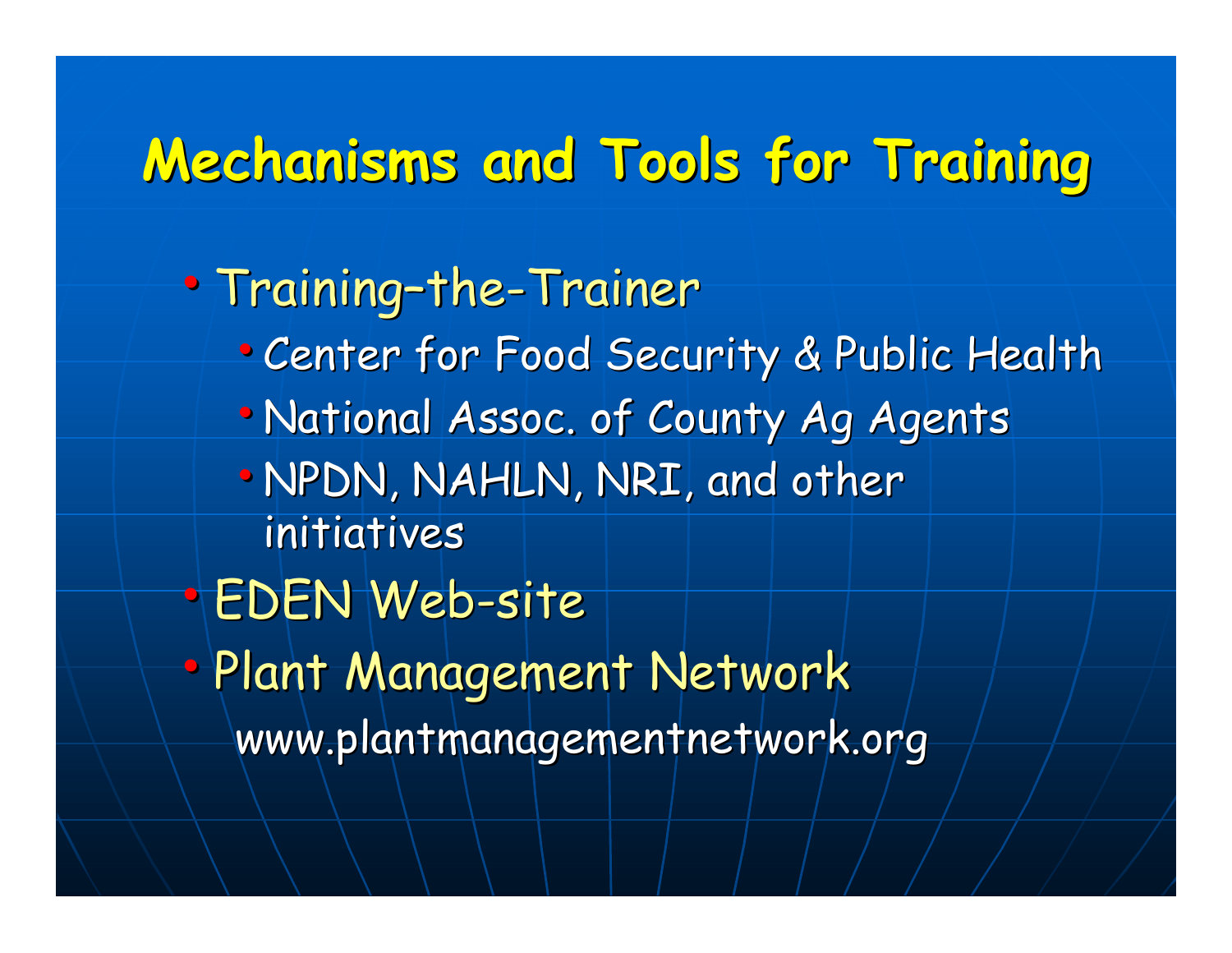# CAB International CAB International  $(www.cabi.org)$

- **A** not-for-profit organization specializing in sustainable solutions for agricultural and environmental problems
- $\blacksquare$  A consortium of global partners that share information: 3 compendia (CD and web)
	- *Animal He Animal Health & Production alth & Production*
	- *Crop Protection Crop Protection*
	- *Forestry Forestry*

 $\blacksquare$  CSREES to make access available to LGUs